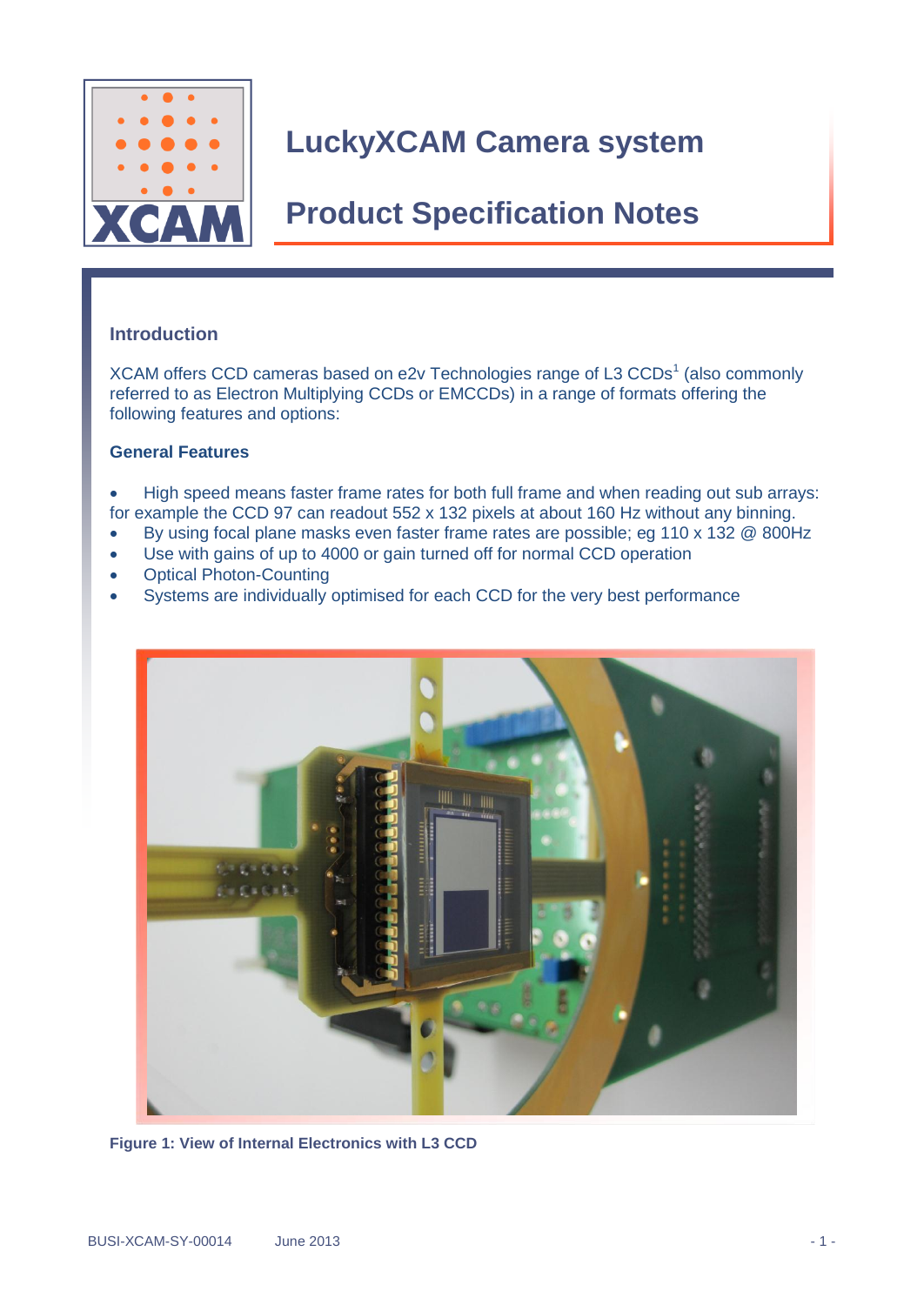

## **Product Specification Notes**

### **Camera System Features**

- EM Gain: 1x up to 4000x under software control
- High Voltage clocks provide 45V swing at 16MHz (for e2v technologies L3 CCDs)
- High voltage clock stability: 10mV@45V
- Peak Signal: 130 ke<sup>-</sup> for Gain=1, 1300 e<sup>-</sup> for Gain=100, 130 e<sup>-</sup> for Gain=1000
- Leakage Current: <4 e<sup>-</sup>/pix/s at -20°C Speed of operation: 15Mpix/s for CCD97, 25Mpix/s for CCD201
- All bias and clock voltages are fully software controllable
- Sequencer: allows flexibility in readout mode, binning, timings, etc.
- Digitisation: 14 bits with full double correlated sampling
- Readout noise: 90 electrons rms. with no EM gain, <1 electrons rms. with 100x EM gain and higher, etc.
- Camera system control communication industry standard USB2,Windows
- Data transfer: Parallel via high-speed LVDS drivers to PCI7300 data acquisition card
- System is modular, and can be expanded to increase the number of detectors being operated in parallel and simultaneously (up to 256)

 The same electronics can be upgraded to operate a different sensor with the modification of the headboard

### **Extremely Low Clock-induced Charge due to our Unique Analysis System**

Our cryogenically-cooled systems have a unique design approach for the clock drivers which results in a very low level of clock induced charge compared to other systems on the market:

 Background equivalent number: 0.0005 electrons per pixel in a 50 ms exposure time cf 0.005 electrons per pixel in a 30 ms exposure time quoted by other manufacturers

### **Cooling – A Range of Laboratory-Friendly Options for Vibration-free Operation**

 Liquid Nitrogen cooled devices for -120C sealed vacuum operation – no water, no fan vibration

 UHV compatible systems on conflat flange or custom flange to order, with peltier and water cooling as required; suitable for X-ray and UV applications

Connections provided for temperature monitoring and control

#### **Custom Systems**

 *XCAM specialises in making custom CCD camera systems that are not available offthe-shelf, and operating CCDs in unusual read-out modes. Please contact us to discuss if you have a specific requirement*.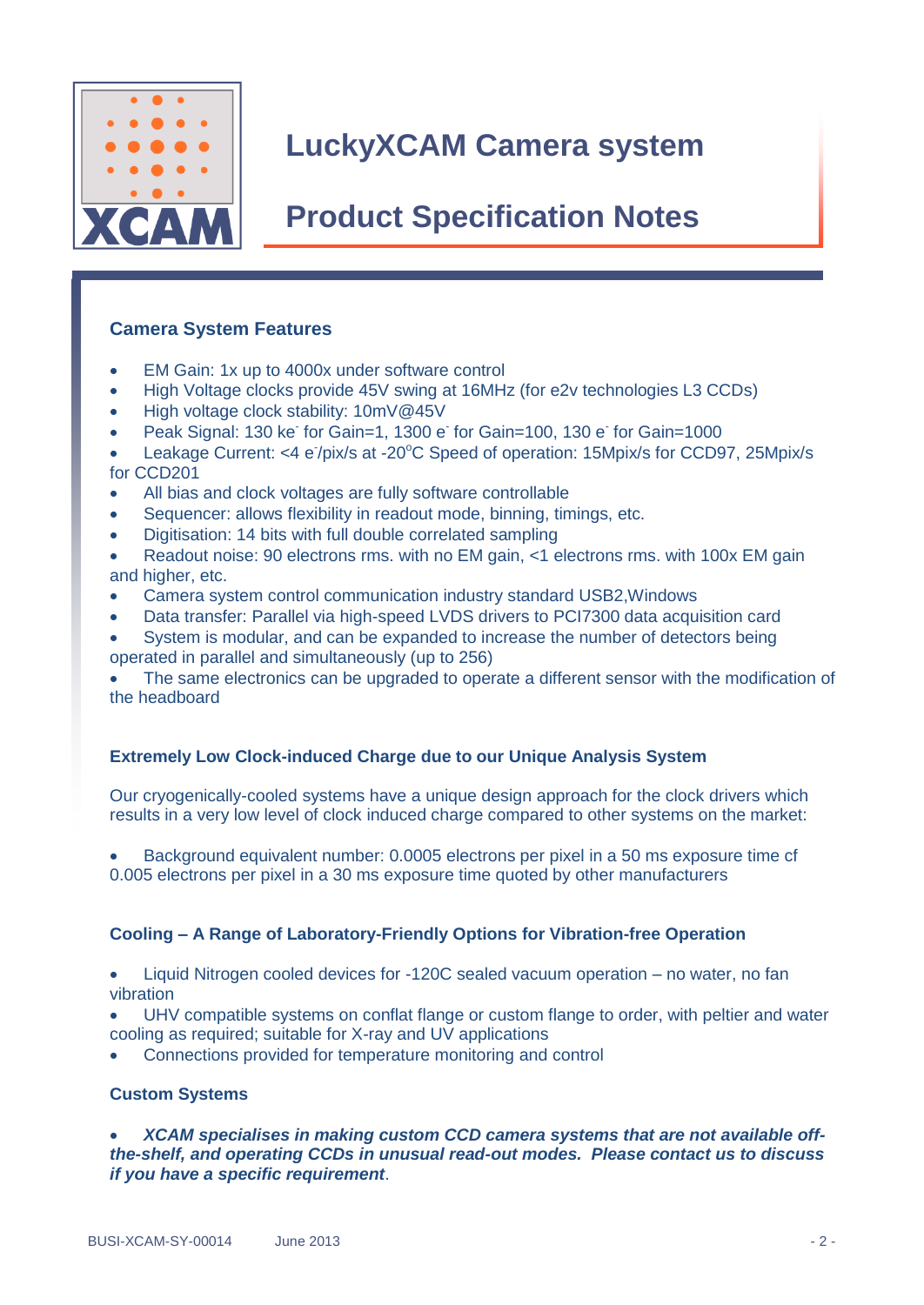

# **Product Specification Notes**



#### **Figure 2 (left): Front of Camera System with CCD**

### **CCD Options**

- **CCD options**: all standard L3 frame transfer CCDs eg CCD97 (see Figure 1 below), CCD201 and fullframe L3 CCDs eg CCD207\* and CCD207-10\* all subject to availability from e2v **Technologies**
- **Custom and semicustom sensors** (subject to availability); please enquire with your specific requirements and we can recommend custom specification suitable for your application
- **Image Clocks**: Camera drive electronics will operate devices with up to 4 phases, although 2-phase operation is recommended for fastest transfer times.
- **Coatings:** any e2v Technologies coating offered\*, AR coating, mid-band coating is standard, other options may require special order
- **Wavelength range**: 350- 1000 nm (see Figure 2 below) • Imaging mode: Frame transfer or Full frame depending on device type, with multiple window selection possible

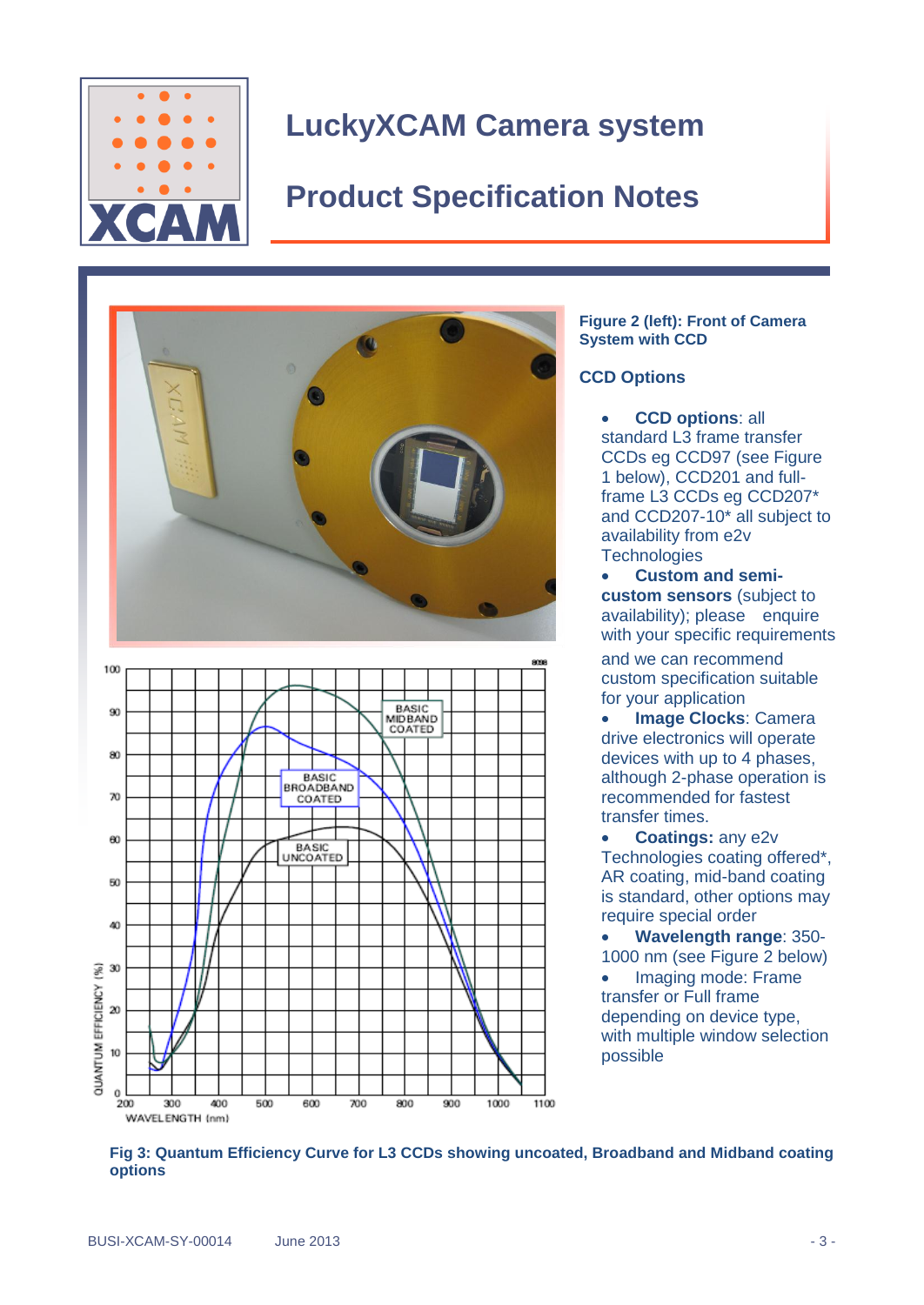

## **Product Specification Notes**

### **CCD Options and Characteristics**

The following table shows some L3 CCDs available which can be operated by this drive system. E2v Technologies devices offer higher responsivities than Texas Instrument devices.

| <b>CCD type</b>                            | <b>Number</b><br><b>Pixels</b> | <b>Pixel</b><br><b>Size</b> | <b>Image Area</b> | <b>Frames per</b><br>second (full<br>image) | <b>Speed of</b><br><b>Operation</b> |
|--------------------------------------------|--------------------------------|-----------------------------|-------------------|---------------------------------------------|-------------------------------------|
| CCD <sub>60</sub>                          | 128x128                        | $24 \mu m$                  | 3.072x3.072mm     |                                             |                                     |
| CCD <sub>97</sub><br><b>Frame Transfer</b> | 512 x 512                      | $16 \mu m$                  | 8.192x8.192mm     | 57 fps                                      | 15MHz                               |
| <b>CCD201</b><br><b>Frame Transfer</b>     | 1024x<br>1024                  | $13.3 \mu m$                | 13.3x13.3mm       | 23 fps                                      | 25MHz                               |
| <b>CCD207-00* Full</b><br>Frame            | 1632 x<br>208                  | $16 \mu m$                  | 26.11x3.33mm      | 44 fps                                      | 15MHz                               |
| <b>CCD207-10* Full</b><br>Frame            | 1632 x<br>408                  | $16 \mu m$                  | 26.11x6.53mm      | 22 fps                                      | 15MHz                               |

**Figure 4: Table of CCD Properties and Speed of Operation**

**\***All CCDs and specific coatings are subject to availability from E2v Technologies, and non-stock or nonstandard items may be subject to MOQs or additional cost; please enquire if you have a specific requirement